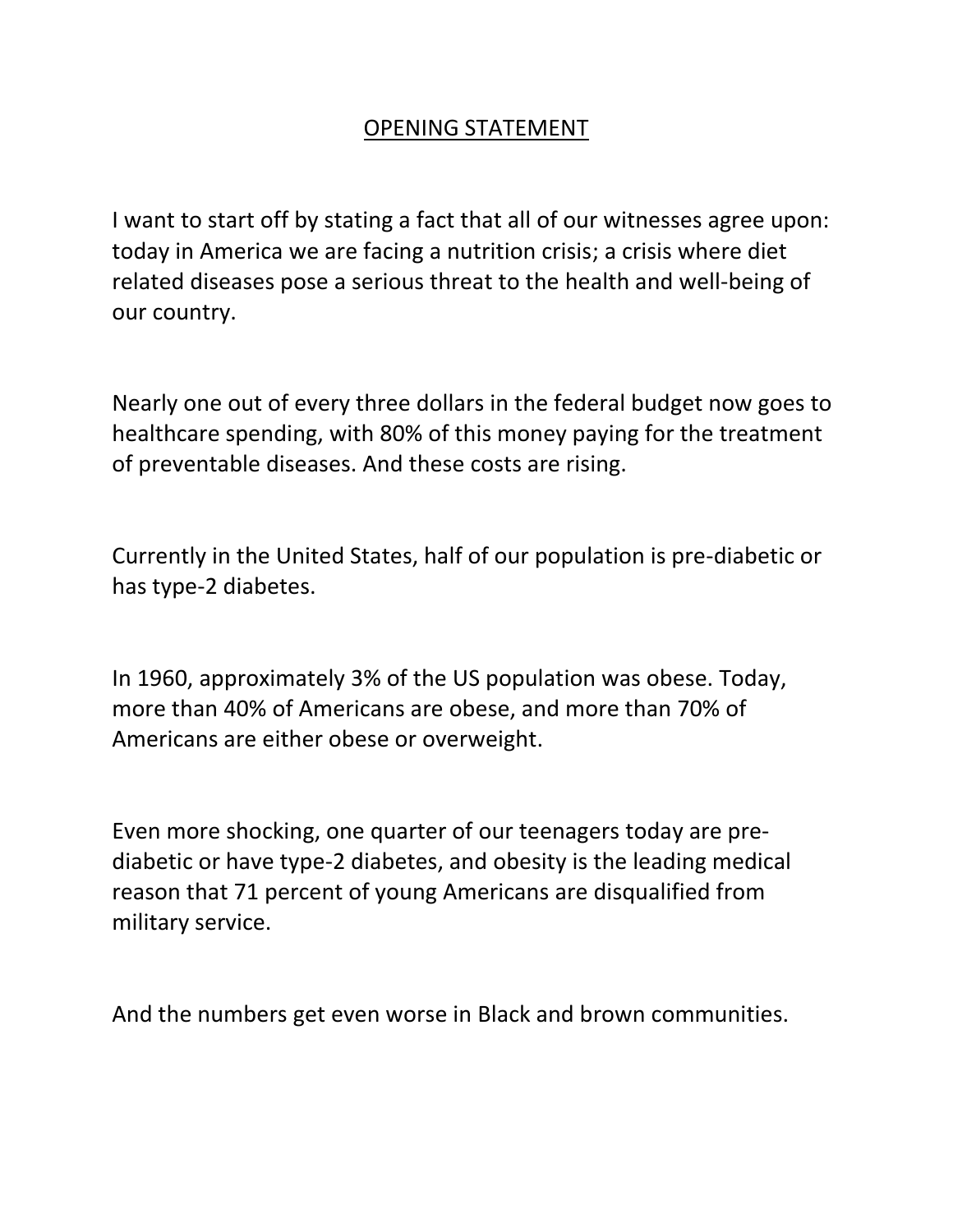The risk of diabetes is 77 percent higher for Black people in America and we are twice as likely to die from diabetes.

And as we will hear in today's testimony, the statistics are equally grim in our indigenous communities.

The deadly nature of our nutrition crisis has been tragically magnified by the COVID 19 pandemic, where we have seen much higher hospitalization rates and death rates for people with diet related diseases.

Now let's be clear about something: the majority of our food system is controlled by a handful of big multinational companies.

These big food companies carefully formulate and market nutrientpoor, addictive, ultra-processed foods -- ultra-processed foods which now comprise 2/3 of the calories in children and teen diets in the U.S - and then these companies want us to believe that diet related diseases such as obesity and diabetes are somehow a moral failing, that they represent a lack of willpower or a failure to exercise enough.

That is a lie.

It is not a moral failing, it is a policy failure.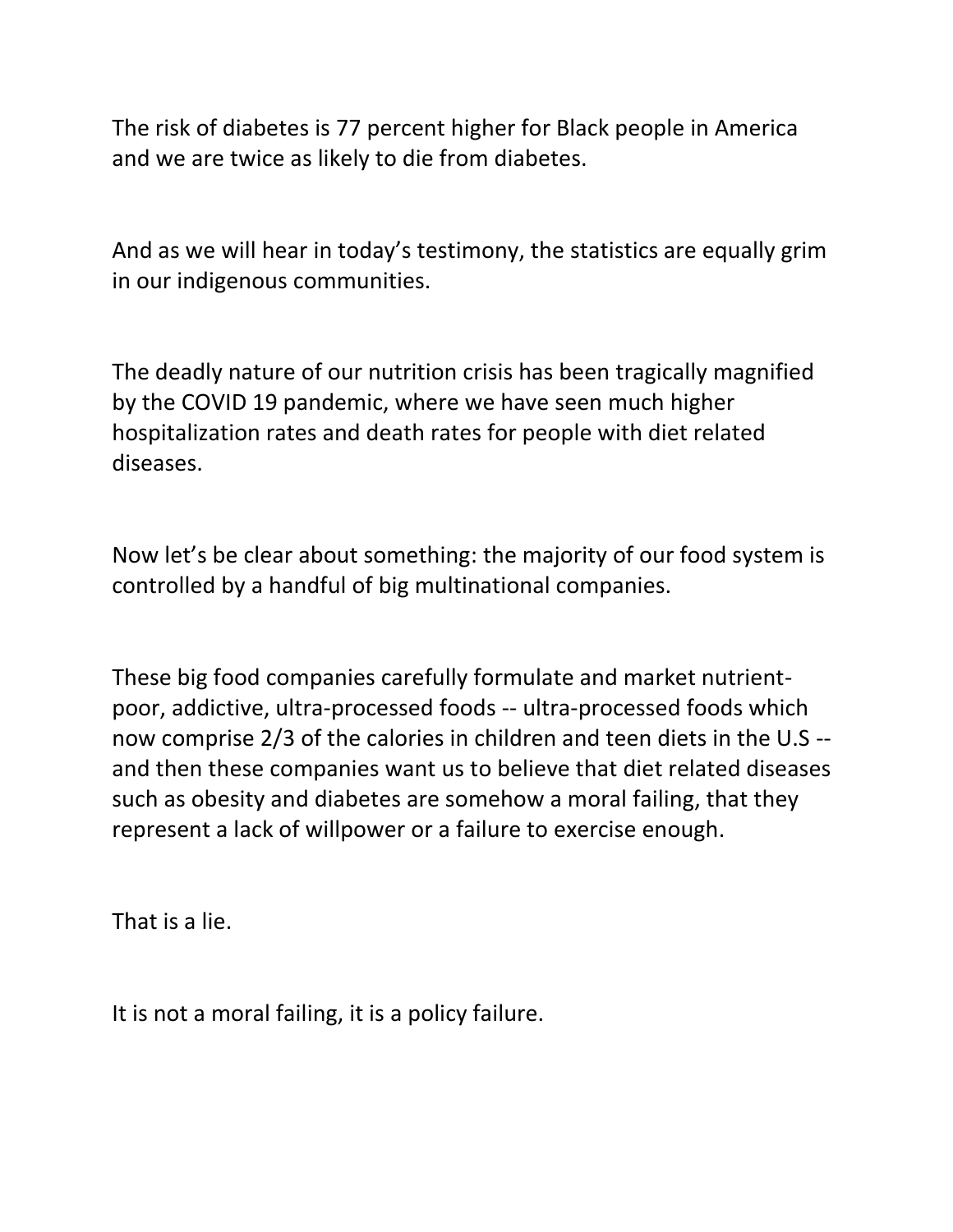It is a policy failure because the federal government is currently subsidizing easy access to the foods that are high in calories but have minimal nutritional value -- while at the same time too many communities – rural and urban alike -- lack access to the healthy foods they need to thrive.

It is a policy failure because while the federal government tells us that our plates should consist largely of fruits and vegetables, currently less than 2 percent of our federal Agriculture subsidies in the United States go to these healthy foods.

It is a policy failure because while other countries have begun to take on the big food companies and ban the marketing of junk foods to children, in the United States we continue to allow big food companies to spend billions of dollars every year to advertise the least nutritious products such as fast-food, candy, and sugary drinks to our children.

In August, the Government Accountability Office released a report that analyzed efforts by the federal government to address diet-related chronic health conditions.

GAO concluded that the federal government lacks a coordinated, overarching strategy aimed at reducing Americans' risk of diet-related chronic diseases.

So how do we now align our federal policy with our goal of addressing the nutrition crisis?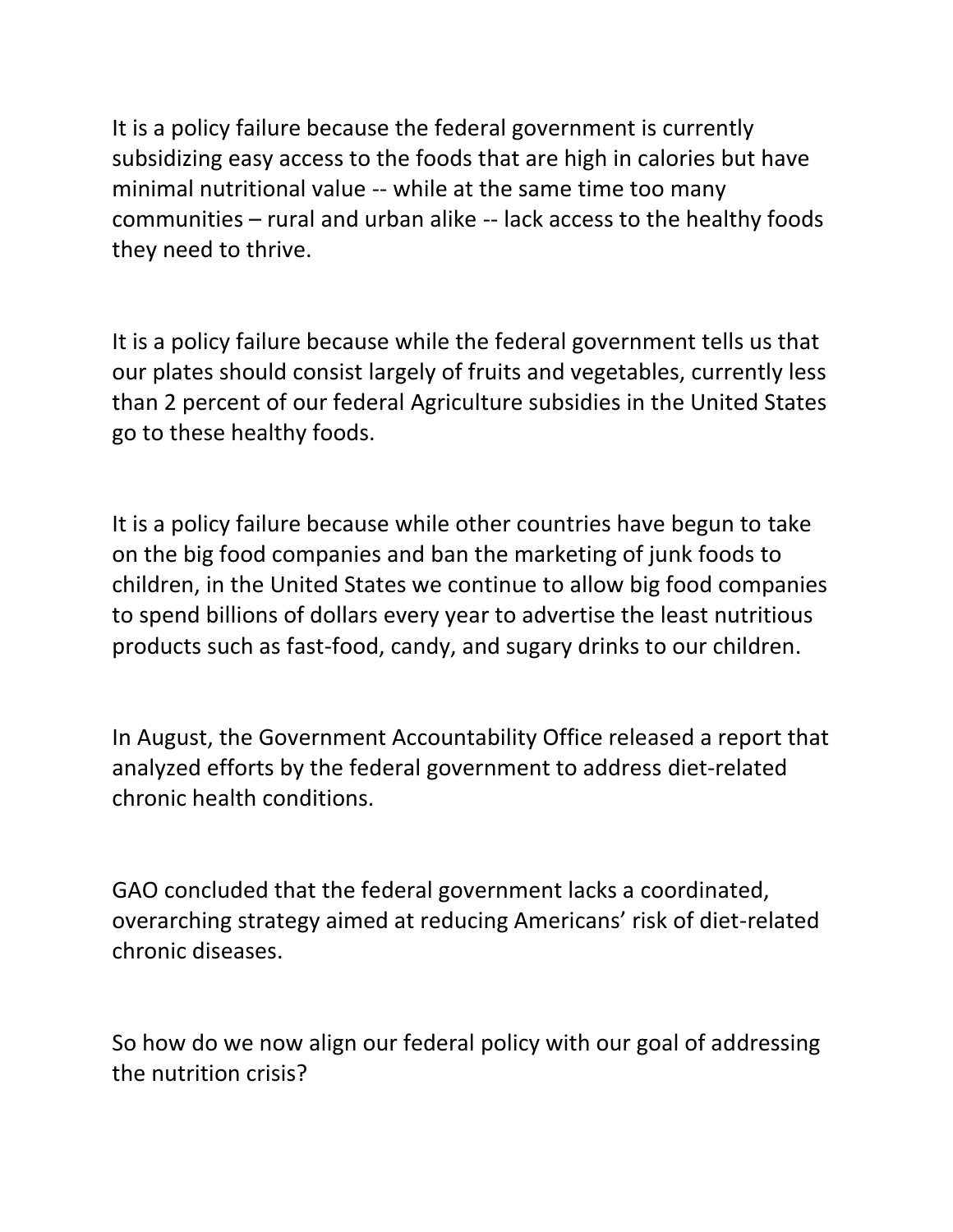We can start by looking to history as a guide.

In 1969, President Nixon convened the White House Conference on Food, Nutrition and Health to address the urgent national concern of widespread hunger in America.

What resulted was an unprecedented expansion and creation of vital programs, including WIC, to tackle the hunger crisis.

Fast forward 50 years: while we have made progress addressing hunger in America, we are still grappling with food insecurity and we now face a second food crisis--one of nutrition insecurity--where too many Americans are overfed but undernourished.

Despite being the wealthiest nation in the world, we have created a food system that relentlessly encourages the overeating of empty calories, literally making us sick and causing us to spend an everincreasing amount of taxpayer dollars -trillions of dollars -- on healthcare costs to treat diet-related diseases such as type 2 diabetes, heart disease, stroke, certain types of cancer, and chronic kidney disease that are among the leading causes of preventable, premature death in our country.